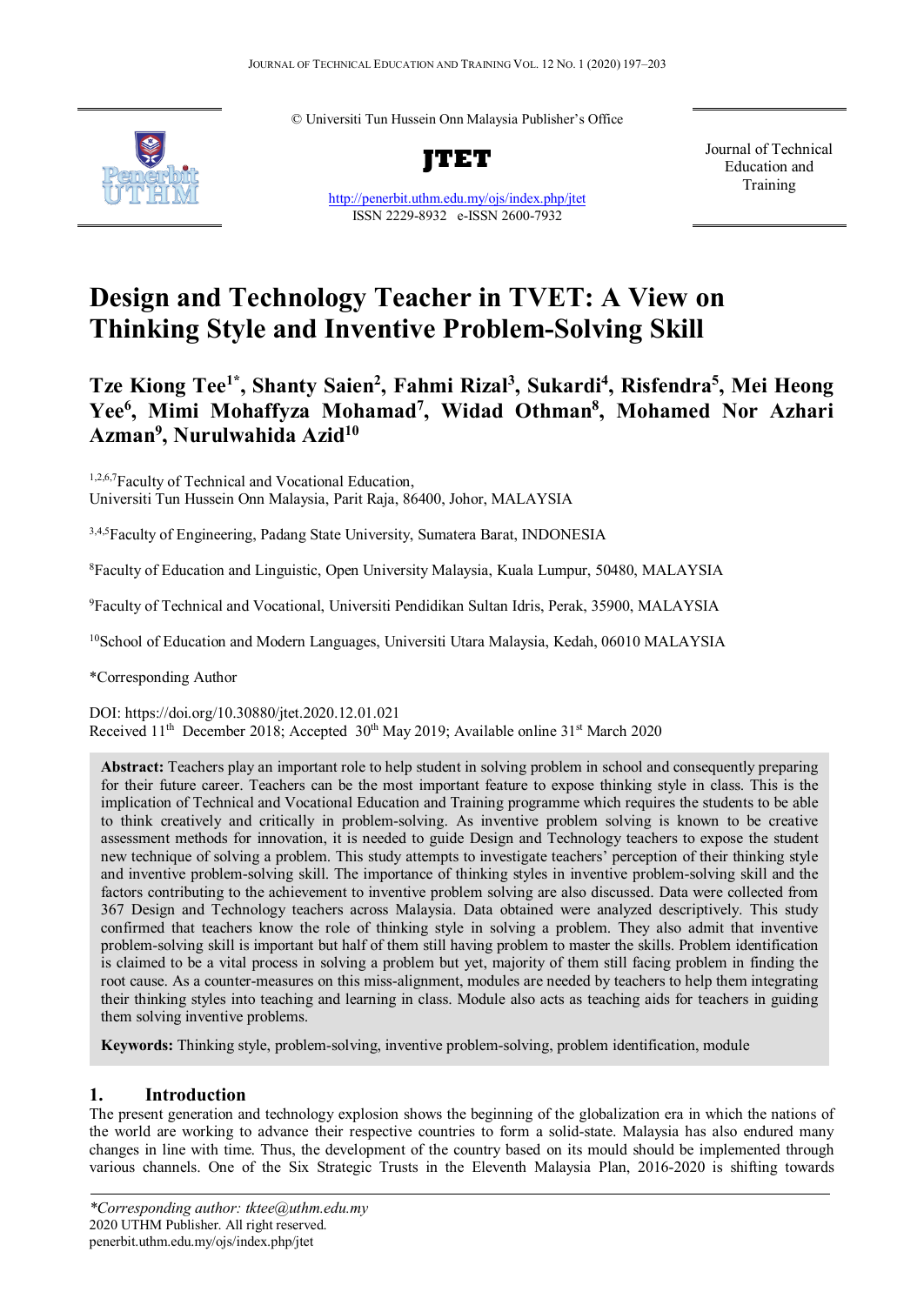industry-led programmes to produce a skilled workforce to meet the changes by employing Technical and Vocational Education and Training (TVET) programme. This plan shows how important the education channel is. It pursues the economic, political, social development and technological forces.

As Vision 2020 is the framework for becoming a developed nation, education is hope to be able to serve the main agenda to form a community that shapes the formation of the nation. This has been appropriately stated by Rasul et al. (2015) that a quality and skilled workforce is very crucial as the ingredients in Vision 2020. Ismail & Abiddin (2014) added that to support and shapes the nation, Malaysia will need an educated and quality skilled workforce. Education plays an important role in preparing a good quality skilled workforce. Thinking skills are very important to the workforce as it helps to think holistically and synthesize information, to integrate environmental and societal values and ethics into work and solve the problem in creative ways (Boer, 2014). Thus, one of the important goals in education is improving thinking ability, and schools are considered places where thinking skills can be enhanced. The thinking ability or thinking skills can be interpreted as an intellectual process involving the conceptualizing, application, analysis, syntax, or assessment of collected or generated information through observation, experience, reflection, propensity, or communication (Idris, Ariffin, & Ishak, 2009). Since, it has been known to be the cornerstone of creating a creative educational development among students (Chew & Nadaraja, 2014). Thinking Skills Model is introduced by the Ministry of Education Malaysia. This thinking model has been used since 1994 which emphasize critical and creative thinking and problem-solving to prepare the student for future demand, especially in employability skills. This is in line with Roy (2012) that thinking skill is very important that it shouldn't be lost in the curriculum.

The thinking model which better known as KBKK (Critical and Creative Thinking Skills) is adapted in all subjects in school. One of them is Design and Technology (DT) subject which aims to formulate and develop capabilities in design and technology as well as business and entrepreneurship. These basic skills enable students to be independent and productive in life. This will bring a change to students in line with the government's goal of generating first-class human capital in the 21st century (Ismail, 2012). Nevertheless, Malaysia Higher Education Blueprint also stated that one of the 5 major shifts to address future outlook is to have a high quality of Technical and Vocational Education and Training (TVET) graduates. Undeniably, the preparation and exposing these students to the TVET career path in the early stage seems to be vibrant. The commitment of DT teachers in preparing the students physically, emotionally, spiritually and intellectually is required to meet this desired outcome.

#### **2. Problem Background**

The needs in the 21st century have to be specified, as education has come under criticism from many sectors (Foshay  $\&$ Kirkley, 2003). For example, in industrial sectors, problem-solving skill is the basic skills required by the employee (Wan Mohamed & Omar, 2010). Thus, to teach and develop this skill at the very beginning, teachers have looked for ways to reform teaching, learning, and the curriculum especially in uplifting this utmost skill. As inventive problem solving is known as the utmost skill needs in today's world (Omar, 2015) which has also been admitted by Abdul Latif (2014), it is undeniable needs for teachers to be a good problem solver. Inventive problem solving also known to be creative assessment methods for innovation (Buzuku & Shnai, 2018).

Unquestionably, innovation and product design come from one component, hence Inventive problem solving is very important in DT subject to boost up students' creativity to design innovative products (Wang & Zhang, 2017). Meanwhile, as Malaysia Education Blueprint  $2013 - 2025$  states that teacher quality is the most significant factor in determining student outcomes, Doménech-betoret & Gómez-artiga (2014) also stressed that students also perceived that teacher has a good thinking style which will carry a high quality of learning session. Thus, teachers need to have sufficient knowledge and skills of inventive problem solving for them to deliver good teaching.

Tee, Saien, Yee and Mohamad (2017) stated teacher is the person who is responsible to expose problem-solving to generate ideas to develop solutions that are more effective and practical. Ismail (2012), in his study, has the same question as a researcher, do the teacher prepared to teach this skill? And this question leads to the teachers' perception of their skills. Hence this paper will discuss teachers' perception of their thinking style, inventive problem-solving skills, and problem identification. The importance of thinking style in Inventive problem-solving and factors contributing to the achievement of inventive problem-solving skills will also be elaborated. This will conclude how does the teacher's perception is important to determine the success of their student in designing creative and innovative products to cater to current technology needs.

## **3. Methodology**

This research used the quantitative approach with survey design. The surveys in this study were managed through Google Docs. Google provides a service that allows creating forms and documents online. It then can be shared with anyone who has access to the Internet. The survey form was sent out through email, Facebook, WhatsApp, Instagram and Telegram for the respondents to complete one time. The respondents will not be able to see one another's responses (Nulty, 2008) because the program automatically puts the results into a spreadsheet for further data analysis.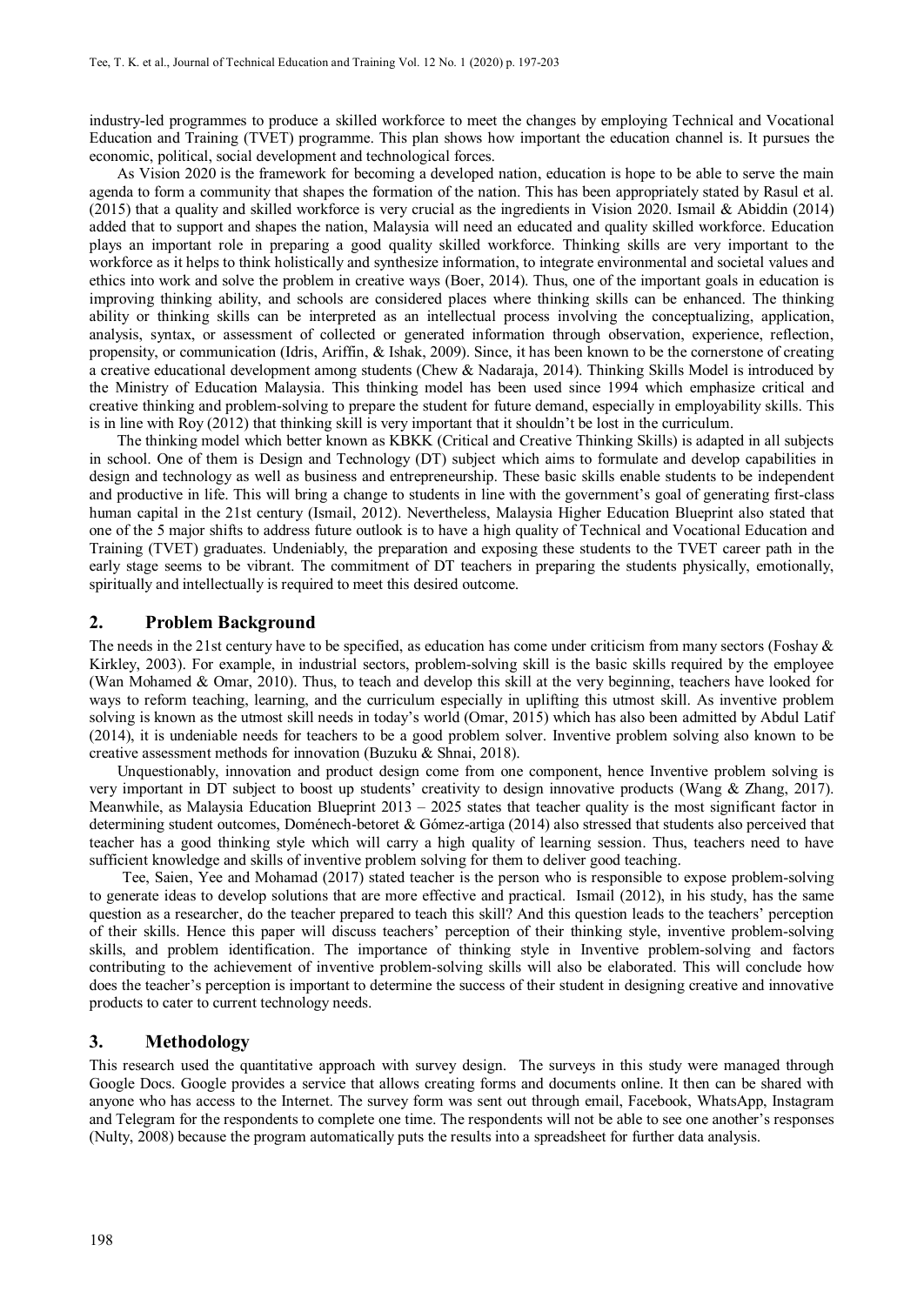# **3.1 Population and Sample**

The population for this study is identified appropriately. The target population was primary school Design and Technology teachers who had experience teaching Design and Technology and teachers who are teaching Design and Technology in this current year. The target was the Design and Technology teacher across Malaysia. A volunteer sampling technique was applied in this research. There are 7772 primary schools in Malaysia. According to Krejcie  $\&$ Morgan (1970), the minimum number of samples is 367 respondents. Table 1 segregates the number of population and samples in every state in Malaysia.

| Zone     | <b>State</b>    | <b>Population</b> | <b>Sample</b> |
|----------|-----------------|-------------------|---------------|
|          | Sabah           | 1072              | 51            |
| Zone 1   | Sarawak         | 1264              | 60            |
|          | Labuan FT       | 17                | 1             |
|          | Johor           | 905               | 43            |
| Zone 2   | Melaka          | 237               | 11            |
|          | Negeri Sembilan | 349               | 16            |
|          | Perak           | 852               | 40            |
|          | Selangor        | 659               | 31            |
| Zone $3$ | Kuala Lumpur FT | 202               | 9             |
|          | Putrajaya FT    | 14                | 1             |
|          | Kelantan        | 418               | 20            |
| Zone 4   | Pahang          | 539               | 25            |
|          | Terengganu      | 352               | 17            |
|          | Kedah           | 547               | 26            |
| Zone 5   | Pulau Pinang    | 271               | 13            |
|          | Perlis          | 74                | 3             |
|          |                 | 7772              | 367           |

**Table 1 – The Population and Sample of DT Teachers in Malaysia**

# **3.2 Research Instrument**

A set of questionnaires that consist of 20 items was used as a research instrument. The questionnaire is divided into two parts. Part A comprises three items related to demographic factors including gender, education level and years of teaching. While Part B consists of 20 items of two choice answer, 'Yes' and 'No'. However, a link is also given to teachers who wish to identify their thinking style. This link, which accessing the thinking style test, will be appeared after teachers completed the 20 items. Prior to the actual research, a pilot test was conducted to determine the reliability of the instrument and to achieved the desired objective of this study. The reliability of this set of instruments is  $\alpha$  = .872. The survey instrument used to measure teachers' perception is sought to find out as in Table 2.

| $1400 \times 2$ Themes 110m The Questionnan e per frem |       |                   |                        |  |  |  |  |  |
|--------------------------------------------------------|-------|-------------------|------------------------|--|--|--|--|--|
| Theme                                                  | Abbr. | <b>Total Item</b> | <b>Ouestion No.</b>    |  |  |  |  |  |
| 1 Thinking Style                                       | тs    |                   | 1,2,3,5,7              |  |  |  |  |  |
| 2 Inventive Problem-Solving Skills                     | IPS   |                   | 4,6,8,9,11,12,13       |  |  |  |  |  |
| 3 Problem Identification                               | D.    |                   | 14, 15, 16, 17, 19, 20 |  |  |  |  |  |
| 4 Module                                               |       |                   | l 0.18                 |  |  |  |  |  |

**Table 2 – Themes From The Questionnaire per Item**

# **3.3 Data Analysis**

Overall, 367 data managed to be collected. It is then analyzed according to the theme as illustrated in Table 3. Frequencies and percentages were employed for every theme in Table 2 on teachers' perception of their thinking style and inventive problem-solving skills, problem identification and module. The percentage resembles the 'Yes' answer from the respondents.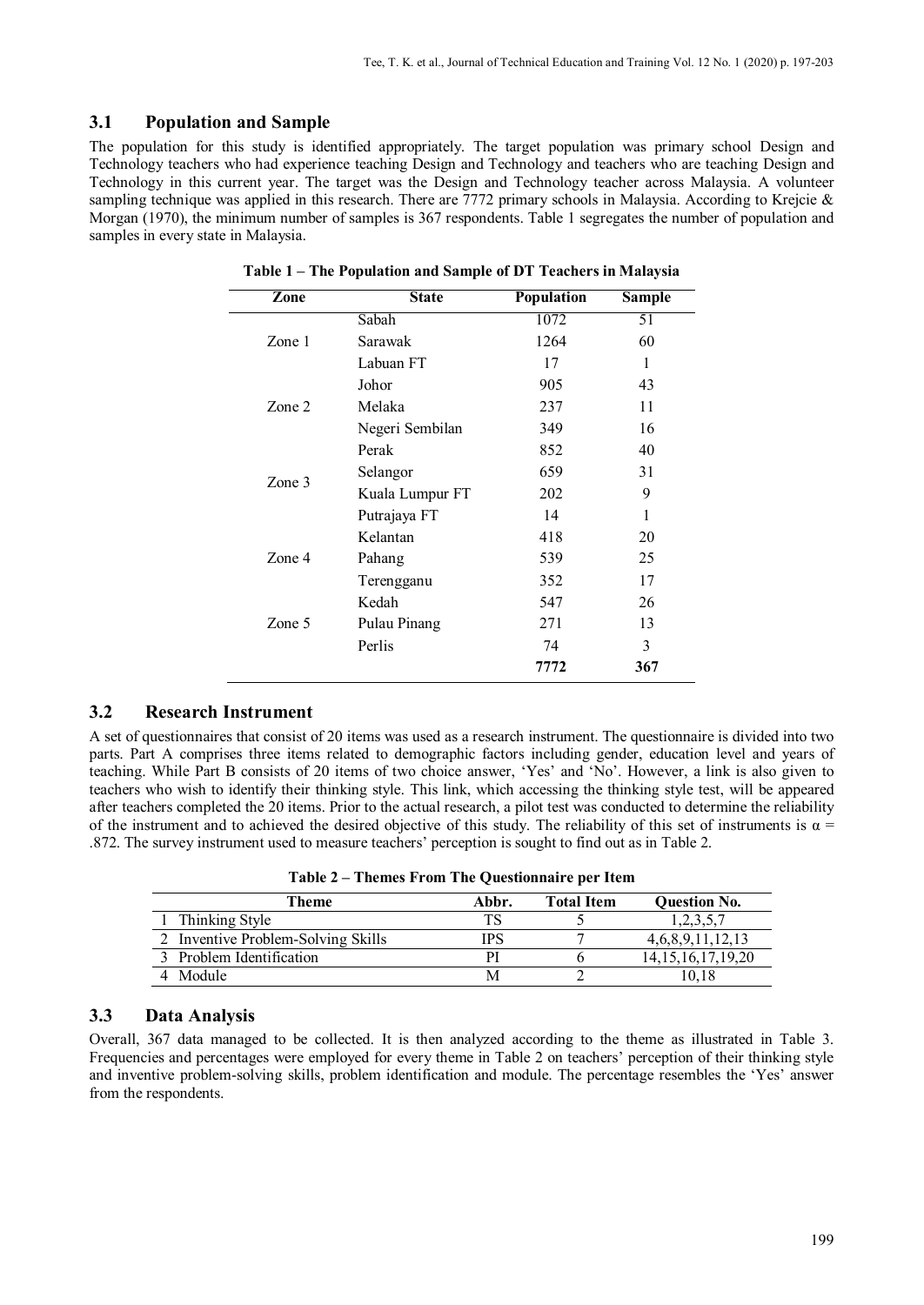| <b>Item</b>                                                  | Abbr.            |
|--------------------------------------------------------------|------------------|
| I know my thinking style                                     | TS1              |
| I know thinking style is important to solve inventive        | TS <sub>2</sub>  |
| problem                                                      |                  |
| I need to know my thinking style                             | TS3              |
| I need to master inventive problem solving                   | IPS1             |
| I believe my thinking style can help me in solving inventive | TS4              |
| problem in DT                                                |                  |
| I believe my problem-solving skills can help me to solve     | IPS <sub>2</sub> |
| inventive problem in DT                                      |                  |
| I believe thinking skills has a close relation to inventive  | TS5              |
| problem solving                                              |                  |
| I know problem-solving skills model/s                        | IPS3             |
| I know inventive problem-solving skills is important in      | IPS4             |
| solving problem in DT                                        |                  |
| I believe Thinking Style Modul and Inventive Problem         | M1               |
| Solving can help me in solving problem in DT                 |                  |
| I mastered Inventive Problem-solving skills in DT            | IPS5             |
| I have problem in solving inventive problem in DT            | IPS6             |
| I totally depend to textbook and DSKP (Curriculum            | IPS7             |
| Standard Document) in problem-solving in DT                  |                  |
| I know problem identification is one of the phase in         | PII              |
| solving problem                                              |                  |
| I know problem identification is important phase in          | PI2              |
| problem-solving                                              |                  |
| I need to master problem identification.                     | PI3              |
| I believe by doing problem identification or to state        | PI4              |
| problem can help me to solve problem                         |                  |
| I believe Modul of problem identification can help in        | M <sub>2</sub>   |
| solving problem in DT effectively                            |                  |
| I mastered problem identification skills in design process   | PI5              |
| I have problem in identifying problem in DT                  | PI6              |

**Table 3 – The Coding For Each Item in The Questionnaire**

#### **4. Result**

The result will be discussed in terms of teachers' thinking style, their perception of inventive problem solving, how they justify problem identification and the countermeasure of having module as a teaching aid.

#### **4.1 Teachers' Thinking Style (TS)**

99.2% of teachers agreed that thinking style does have a close relation to inventive problem-solving. How close the relation is, has been discussed by Toivonen (2015); Hsiang-tang & Jahau (2003); Berdonosov (2015) which agreed that thinking style does take part in how the problem will be solved. Hence, a certain type of thinking style will lead to a different way of solving a problem. Most teachers perceive that they know their thinking style and understand the importance of thinking style. They can relate that by having the right thinking style, it will help them to solve the problem they face. Temel (2014) agreed that on the contrary, the teacher tends to ignore the problem they face if they lack thinking skills.

Based on this study the perception of most teachers in Malaysia in knowing their thinking style is undeniably needed, however; their action does not always align. 96.4% of teachers agreed that they need to know their thinking style but only 72% showed up to access the thinking style test. This might because they know their thinking style and do not need further confirmation or they do not need to know their thinking style even though they answered 'Yes' in item TS3 as in Table 4. Another factor is might be due to the medium that the researcher used. It was online and one should complete the test at once. The teacher perhaps having difficulty in the process of answering the question and couldn't proceed to complete it.

On the other side, even though 97.3% said they know their thinking style but 72% of them showed up to answer the thinking style test. Again, it is not aligned. The only factor is that teachers are not sure of what type of thinking style they have. Thus, they need to have certainty of their thinking style.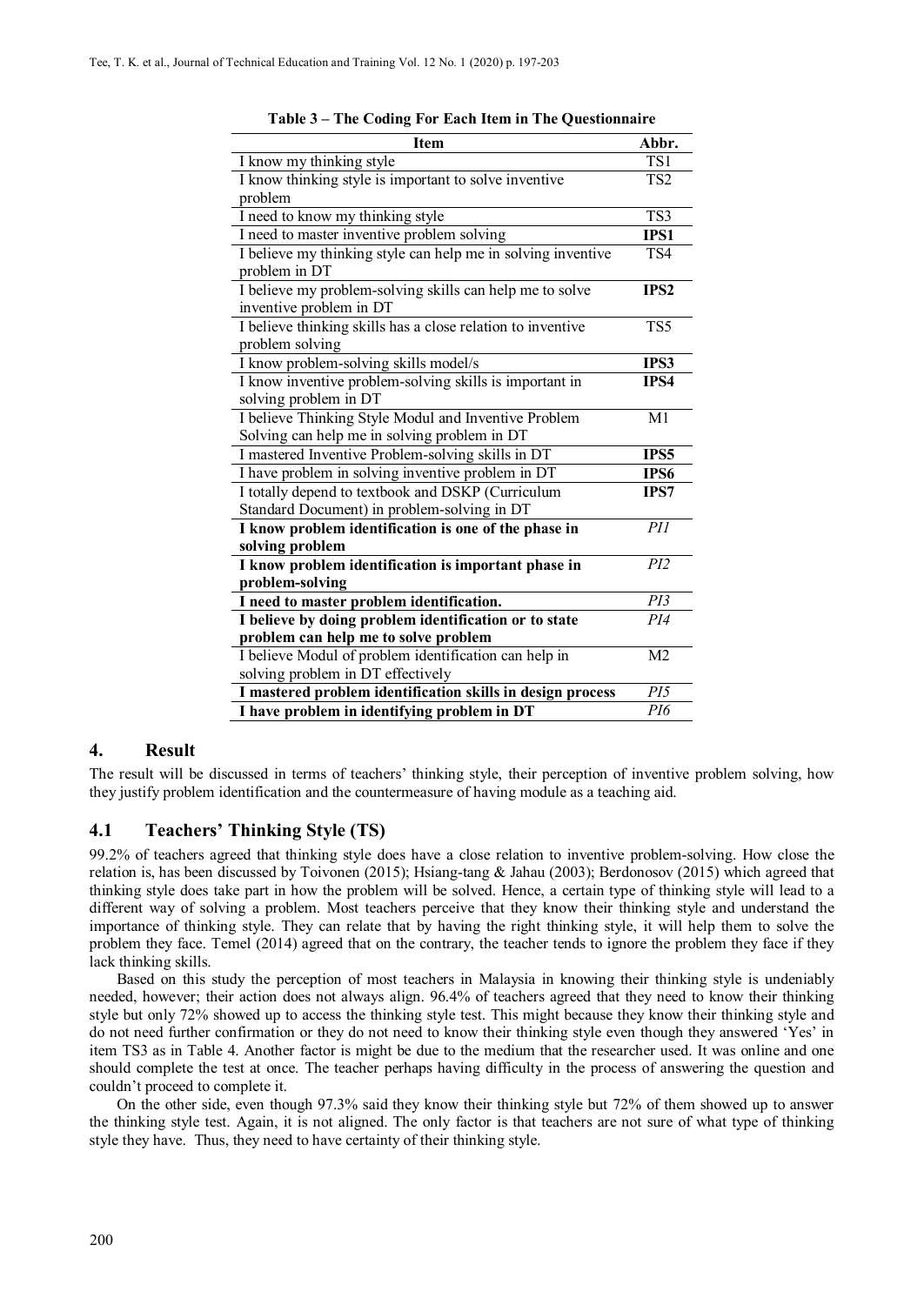| Code       | TS1    | TS2             | TS3       | TS4                            | TS5             |
|------------|--------|-----------------|-----------|--------------------------------|-----------------|
|            | I know | I know the      | I need to | I believe it will help         | It has close    |
|            | mvTS   | important of TS |           | know my TS me to solve problem | relation to IPS |
| Thinking   | 97.3   | 99.2            | 96.4      | 96.4                           | 99.2            |
| Style (TS) |        |                 |           |                                |                 |

**Table 4 – The Percentage of Thinking Style per Item**

# **4.2 Teachers' Perception of Inventive Problem Solving (IPS)**

Based on the study, most teachers agreed that problem-solving skills are very important that they need to master it. It helps them to solve the inventive problem. Despite knowing the importance of it, only 65.2% of them know the problem-solving models as in Table 5.

In the context of Design and Technology, 93.7% of teachers know the importance of inventive problem-solving skills but only 67% of them perceive master in it. 93.7% resembles most of the Design and Technology teachers in Malaysia who do know inventive problem-solving. They may have the fact that the inventive problem solving is the most comprehensive, systematically organized invention knowledge and creative thinking methodologies (Cavallucci et al., 2015) that drives them to answer 'Yes' in IPS1.

53.3% of teachers claimed they do have difficulties in teaching inventive problem solving to their student and about half of the respondents are using a textbook or standard curricular documents to expose problem-solving skills in their class. The use of these teaching aids can be seen as an alternative way to assist them in their classes.

|  |  | Table 5 – The Percentage of Problem-Solving Skills per Item |  |  |  |  |  |  |  |
|--|--|-------------------------------------------------------------|--|--|--|--|--|--|--|
|--|--|-------------------------------------------------------------|--|--|--|--|--|--|--|

| Code                       | IPS1                              | IPS2                | IPS3                     | IPS4                          | <b>IPS5</b>             | IPS6                | IPS7                   |
|----------------------------|-----------------------------------|---------------------|--------------------------|-------------------------------|-------------------------|---------------------|------------------------|
|                            | I need to<br>master<br><b>IPS</b> | believe<br>it helps | 1 know<br>the<br>model/s | I know IPS<br>important in DT | I mastered<br>IPS in DT | I have a<br>problem | I totally<br>depend on |
| Problem-<br>Solving Skills | 99.2                              | 99.2                | 65.2                     | 93.7                          | 67.0                    | 53.3                | 47.4                   |

# **4.3 Teachers' Perception in Problem Identification (PI)**

An inventive problem is a problem that has negative side effects after the solution is achieved. According to Genrich Altshuller, a patent examiner for the Russian Navy, Inventive Problem Solving has systematic methods and tools for analysis which will support the decision-making process (Labuda, 2015). It consists of problem identification as its first step.

Thus, for this study, as for problem identification, almost all teachers admit that the importance of this first step in the problem-solving phase; to state a problem. They claimed that they need to master problem identification for them to solve the problem. By doing the problem identification process, it helps the teachers to define what is the root cause of a problem. 65.2% of teachers perceived that they mastered the problem identification but yet lose confidence whether their judgment is right (59.7%) as in Table 6.

| Code                      | PI1                                                   | PI <sub>2</sub>                    | PI3                    | PI4                         | PI5      | PI6                  |  |  |
|---------------------------|-------------------------------------------------------|------------------------------------|------------------------|-----------------------------|----------|----------------------|--|--|
|                           | I admit PI is one<br>of the problem-<br>solving phase | I know PI is<br>important<br>phase | I need to<br>master PI | I believe<br>IP can<br>help | mastered | I have<br>problem PI |  |  |
| Problem<br>identification | 88.2                                                  | 93.7                               | 98.3                   | 98.3                        | 65.2     | 59.7                 |  |  |

**Table 6 – The Percentage of Problem Identification per Item**

# **4.4 Module**

As the miss-alignment happen between IPS5 and IPS6 (Table 5) which shows, teacher perceived that they have master the Inventive Problem Solving but yet they claimed they still have problem in the DT subject, it was good to have 88% of teachers perceive that Thinking Module is needed (Table 7). This module will help the teacher in their DT class. Most of the teacher admits the close relation of thinking style and inventive problem-solving.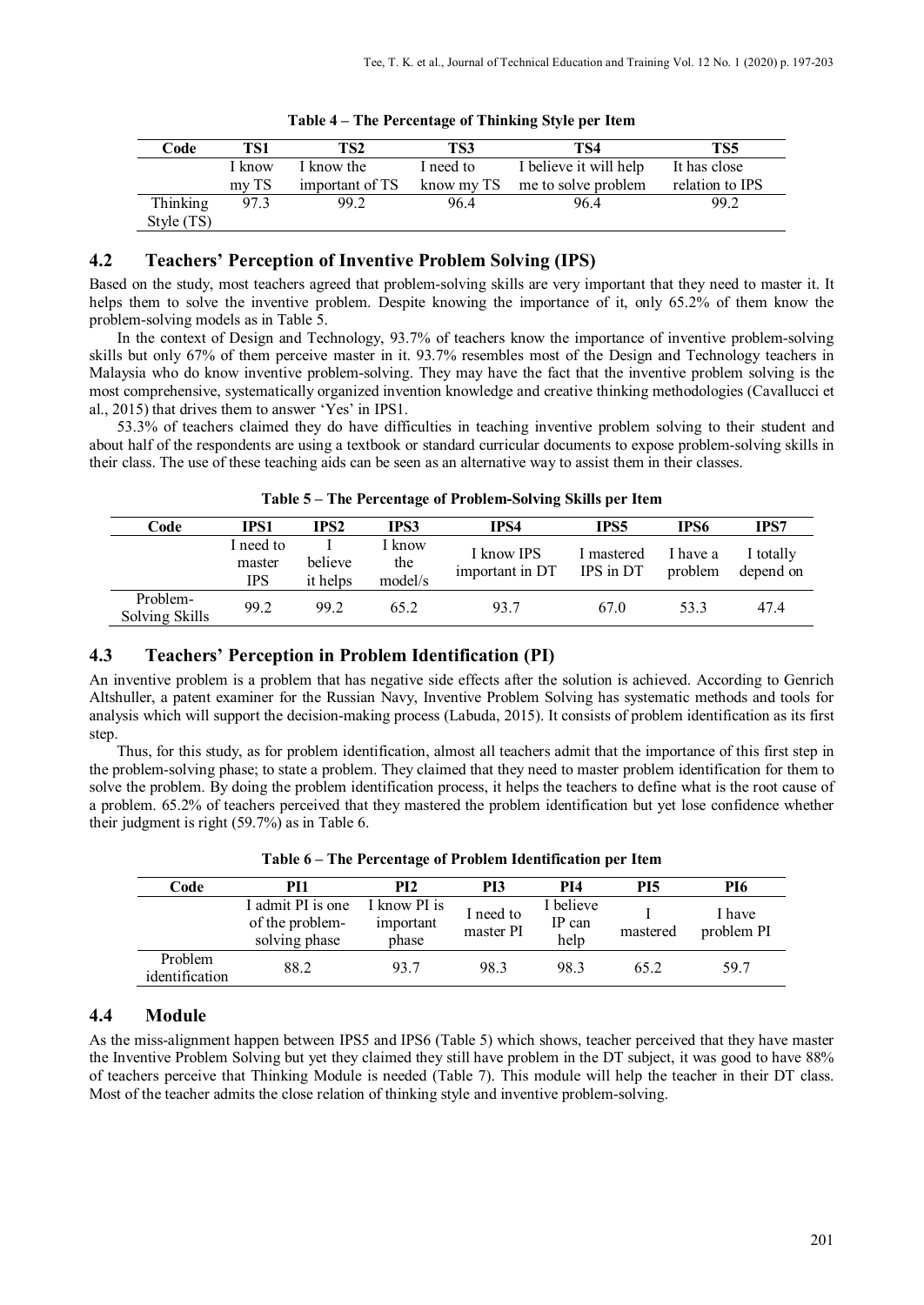| Table / The Percentage of Thinking before per from |                              |                       |  |  |  |  |
|----------------------------------------------------|------------------------------|-----------------------|--|--|--|--|
| Code                                               | M1                           | M2                    |  |  |  |  |
|                                                    | The needs of Thinking Module | The needs of PI Modul |  |  |  |  |
| Module                                             | 88.0                         | 93.                   |  |  |  |  |

| Table 7 – The Percentage of Thinking Style per Item |  |  |  |  |  |
|-----------------------------------------------------|--|--|--|--|--|
|-----------------------------------------------------|--|--|--|--|--|

On the other hand, as in Table 6, teachers perceived that they mastered the problem identification but yet lose confidence whether their judgment is right. As a countermeasure, the majority of teachers agreed on the needs of a reference that can guide them on how to identify the problem. Hence, the only factor of how teachers can successfully solve inventive problem solving is having the module as a teaching aid.

#### **5. Conclusion**

Thinking style can help the workforce to think holistically and solve the problem in a creative way (Osterman, 2015). The unawareness of oneself thinking style will lead them to be ignorant to solve the problem (Temel, 2014). Thus, it is the teachers' role to encourage awareness of thinking style and to foster inventive problem-solving skills in their students at an early age. Despite the fact that teachers perceived that they know their thinking style but they still need teaching aids to help them in class. They agreed on using the module as their teaching aids to expose students to inventive problem-solving skills. This effort will therefore benefit the student as they are the future workers of tomorrow. The limitation of this paper is that it only provides the teacher's perception of their thinking style but what type of thinking style they have was not stated. Future research can be focused on the type of teacher thinking style and what thinking style is considered best to lead to the achievement of solving a problem. Despite this limitation, the discussion in this paper can assist in better development of teaching aids that will boost teacher to prepare the student for 21st Century demand, especially in technical employability skills.

#### **Acknowledgement**

This project was financially supported by the Malaysia Ministry of Education under Geran Pensiswazahan Guru (PPG) Vot V010, Universiti Tun Hussein Onn Malaysia.

#### **References**

Abdul Latif, A. M. (2014). *Pembangunan Kemahiran Penyelesaian Masalah Berlandaskan Projek Origami*. *Tesis PhD*. UTHM.

Berdonosov, V. (2015). Concept of The TRIZ Evolutionary Approach in Education. *Procedia Engineering*, *131*, 721– 730. https://doi.org/10.1016/j.proeng.2015.12.362

Boer, A.-L. de. (2014). Thinking Styles and Their role in Teaching and Learning. Retrieved from https://www.researchgate.net/publication/252400208%0AThinking

Buzuku, S., & Shnai, I. (2018). A systematic literature review of TRIZ used in Eco-Design A systematic literature review of TRIZ used in Eco-Design. *Journal of the European TRIZ Association 02-2017 (04) 1*, *04*(January).

Cavallucci, D., Cascini, G., Duflou, J., Livotov, P., & Vaneker, T. (2015). TRIZ and knowledge-based innovation in science and industry. *Procedia Engineering*, *131*, 1–2. https://doi.org/10.1016/j.proeng.2015.12.341

Chew, F. P., & Nadaraja, S. (2014). Pelaksanaan Kemahiran Berfikir Kreatif Dan Kritis Dalam Pengajaran Dan Pembelajaran Komsas Di Sekolah Menengah. *Jurnal Pendidikan Bahasa Melayu-JPBM (Malay Language Education Journal – MyLEJ)*, *4*(2), 10–24. https://doi.org/10.1145/1306813.1306843

Doménech-betoret, F., & Gómez-artiga, A. (2014). The Relationship Among Students ' and Teachers ' Thinking Styles , Psychological Needs and Motivation. *Learning and Individual Differences*, *29*, 89–97. https://doi.org/10.1016/j.lindif.2013.10.002

Foshay, R., & Kirkley, J. (2003). *Principles for Teaching Problem Solving*. PLATO Learning, Inc., 2003.

Hsiang-tang, C., & Jahau, C. L. (2003). Eco-Innovative Examples for 40 TRIZ Inventive Principles. *Triz-Journal*, 1– 16. Retrieved from http://www.triz-journal.com/archives/2003/06/a/01.pdf%0A5

Idris, R., Ariffin, S. R., & Ishak, N. M. (2009). Pengaruh Kemahiran Generik dalam Kemahiran Pemikiran Kritikal, Penyelesaian Masalah dan Komunikasi Pelajar Universiti Kebangsaan Malaysia (UKM). *Malaysian Journal of Learning and Instruction (MJLI)*, *6*, 103–140. Retrieved from http://mjli.uum.edu.my/index.php/previous-issues/128 malaysian-journal-of-learning-and-instruction-mjli-vol-6-2009

Ismail, A., & Abiddin, N. Z. (2014). Issues and Challenges of Technical and Vocational Education and Training in Malaysia Towards Human Capital Development. *Middle-East Journal of Scientific Research*, *19*(January 2014), 7–11.